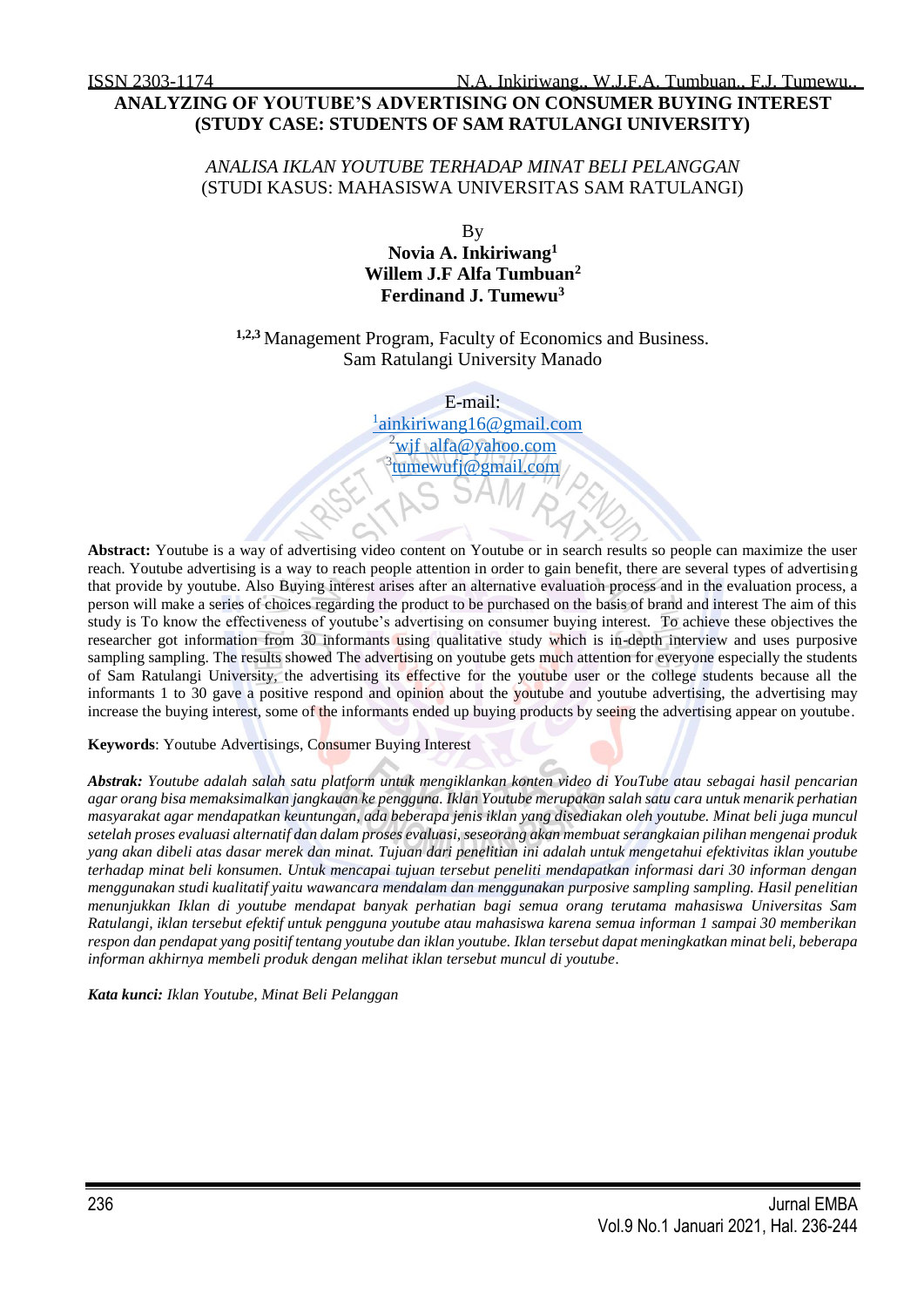## **Research Background**

Lately, the internet is a medium of information and communication which gives a significant influence on various aspects of human life. The internet in modern times is an important need. This is because the internet is capable of crossing a considerable distance and can be accessed at any time. The advantages of this internet become an convenience for humans to be able to communicate with friends and family who are in a great distance. With the existence of social networks and social applications on the internet, it is enough to influence people to access the internet every day. Lately, CNN (Cable News Network) Indonesia released data on the demographics of internet users in Indonesia for the first semester period of 2017, this data was obtained based on the results of a survey conducted by the Association of Indonesian Internet Service Providers with University of Indonesia (UI). According to the survey results, the number of internet users in Indonesia has increased by 34.9 percent of the total populatioYoun of Indonesia. If in the previous year there were around 71.9 million internet users in Indonesia, then in the first semester of 2017 this number reached around 88.1 million users.

There are many things found in the use of the internet, including to get information, as a means of education, to seek entertainment, as a means of advertising, to access social networks and so on. YouTube.com (according to the slogan, namely: "Broadcast Yourself"). This site is the third popular at the moment. In 2007 Youtube reached the peak of its success in business competition on the internet after they had thousands and even millions of active and inactive members throughout the world. Right now in 2019, Youtube users reached, At a marketing event in May 2019, Youtube CEO Susan Wojcicki revealed that [Youtube currently counts 2 billion](https://variety.com/2019/digital/news/youtube-2-billion-users-tv-screen-watch-time-hours-1203204267/)  [monthly active users](https://variety.com/2019/digital/news/youtube-2-billion-users-tv-screen-watch-time-hours-1203204267/) – which would represent a 5% increase on the 1.9 billion logged-in users reported in July 2018. Going further back, this compares to 1.5 billion Youtube users in June 2017. Youtube is a video site that provides various information in the form of 'moving images' and can be relied upon. This site is indeed provided for those who want to search for video information and watch it directly. Youtube as one of the new forms of mass media in the development of increasingly sophisticated technology has a variety of viewers who every day fulfill the need to obtain information from this site. After its establishment, Youtube received its first capital injection from investors, Sequoia Capital for \$ 11.5 million. With a large additional capital, Youtube developed rapidly. In 2019, The total number of people who use Youtube – 1,300,000,000, 300 hours of video are uploaded to Youtube every minute, almost 5 billion videos are watched on Youtube every single day, Youtube gets over 30 million visitors per day. Based on table aboves it can be seen that in January 2019, Youtube is the most active social media platform, the most platform that also have a higher users in Indonesia followed with others media social platform.With very rapid development, Youtube successfully attracted Google.inc. and now Google.inc successfully recognizes the Youtube side with a transaction value of \$ 1, 65 billion. Currently, according to internet data market provider "ComScore", YouTube is the largest online video provider in the US with a 43% market share and more than 6 billion videos seen and currently The total number of hours of video watched on YouTube each month – 3.25 billion. The average number of mobile YouTube video views per day is 1,000,000,000,. YouTube has launched local versions in more than 88 countries. The high number of viewers and videos on YouTube is only natural if YouTube becomes a part of internet culture. The freedom for everyone to enjoy their personal computer without government intervention is able to present the news from a more varied perspective. But in this modern age, there are so many entrepreneurs or business people who are always looking for ways or taking advantage of things that are well-known to advertise their products. This is what happened on YouTube. Lately, there have been a lot of advertisements in almost every video on YouTube. When a YouTube user accesses a video, what first appears is an ad video of a product. With the presence of advertisements in videos on YouTube, of course raises a variety of assessments of each user. Do users skip the ad, or pay attention to the ad and whether or not the ad is effective. and does the advertising itself can affect people buying interest. The consumer's buying interest is a mental statement of consumers that reflects plan for purchasing a product with certain brands of knowledge about consumer buying intention for the product needs to be known by marketers for describe consumer behavior in the future and can be affected by many factors.

For this reason, researchers are interested in researching advertisements on Youtube or to reveal the effectiveness of youtube's advertising on consumer interest, cause youtube provide a lot types of advertising, start from food, drink, electronic, apps and another brand of product that doing an advertising through youtube, and with the number of high user, viewers and the high anthusiasm of youtube, In this study, the researcher wants to know about the effectiveness of youtube advertising among the student college in manado the respondents were Students of Sam Ratulangi University. This is because, the student college who have studied advertising material, are ideally better able to give perceptions or judgments about the title of this research. Also as people known that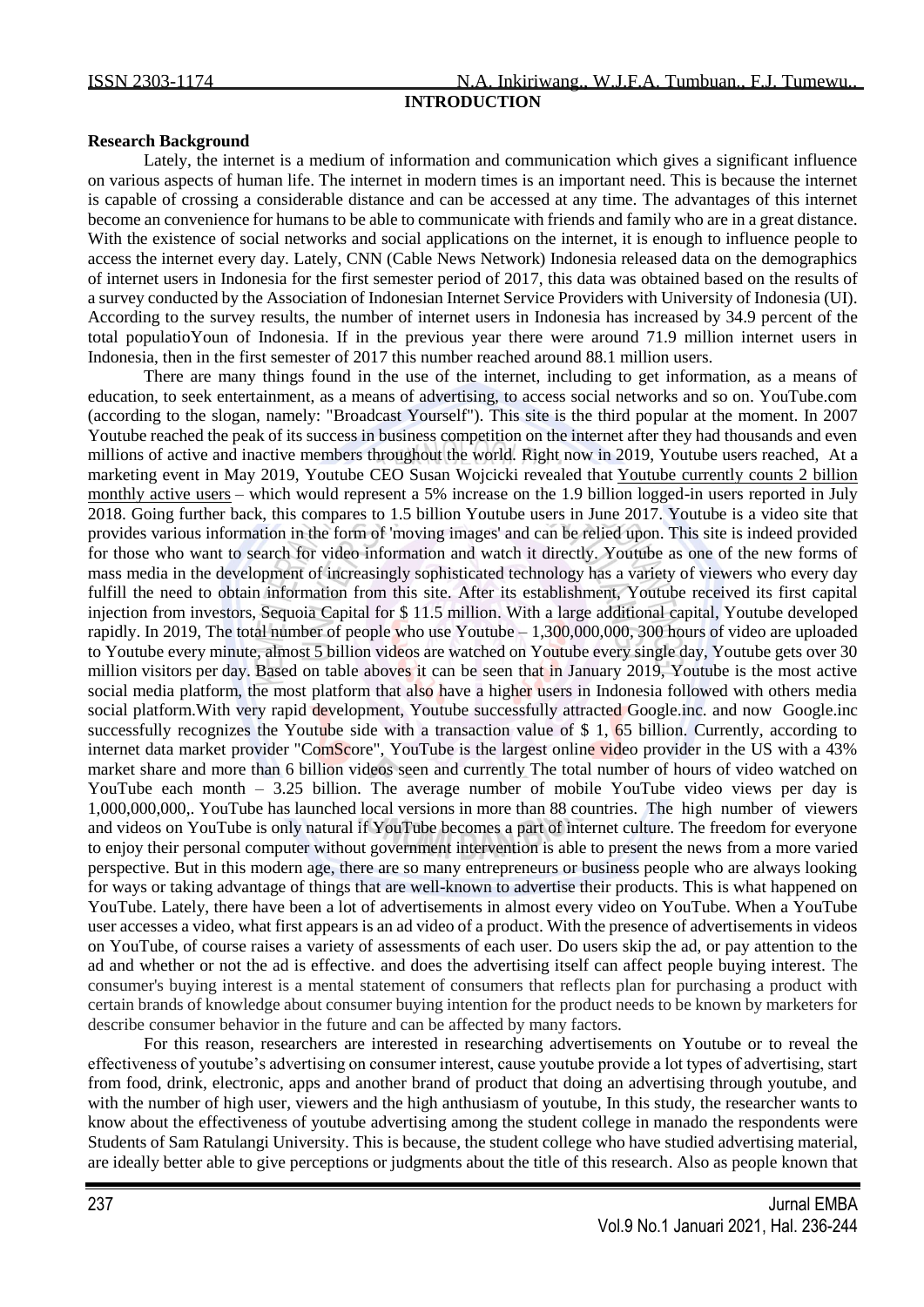Every people in this world have different personality yet different kind of things they are interested of especially for the student college, when watching videos on youtube they have their own perception and everyones has their own standard on how something interest their buying interest especially on watching the advertising that appear while watching youtube videos.

Based on the background above the title of this research is "Analyzing of Youtube's Advertising on Consumer Buying Interest (Case study: Students of Sam Ratulangi University).

### **Research Objectives**

To know How is the youtube's advertising on consumer buying interest? Does the ads effective to increase people buying interest?

### **THEORETICAL REVIEW**

### **Marketing**

Marketing is a way of promoting products and services in order to increase the selling. (Kotler and Amstrong , 2009:21) Marketing concept emerged in the mid 1950s. The concept shifted from product centered philosophy to the consumer centered philosophy and 'sense-and-respond' is consumer centered marketing can be found in almost everywhere. People and organizations in a various number of activities that bring them all together called marketing. Currently good marketing is a vital ingredient for a success of a business, and also marketing had profoundly affected our day-to-day activities.

### **Advertising**

Advertising is a form of information carried out by someone, agency or institution, or a company whose contents persuade the public or many people to be attracted to the goods or services offered. In other words, advertisements tell many people about the goods and services sold. The word Advertisement comes from the Greek word which means to lead people to ideas. Definition of complete advertising, namely all forms of activity to bring in and offer inventors or ideas, goods or services that are not personal paid by a particular sponsor. In general, tangible advertising is the presentation of nonpersonal information about a product, brand, company, or store that is run with compensation for certain costs. Usually advertisements are installed in various media to be seen by many people, both offline and online media.

### **Social Media**

Social media marketing involves the use of internet social media tools, such as: Youtube, Facebook, Twitter, and Instagram in order to reach consumers innovatively. Social networking helps promoting the company and its activities. Active social networks try to attract more new customers or visitors. People are always much more interested in following corporate social networking, than just visiting their websites. In social networks people can directly, very simply and informally interact with business, and create a much stronger two-way communication, which then enhances mutual trust and strengthens brand image, and finally, after a large and long work can be seen increasing corporate visibility. In order to achieve this, business social networks have to be particularly active, as much as their users, or even more active.

### **Youtube Advertising**

Youtube advertising, done through Google Ads, is a way of advertising video content on YouTube or in search results so people can maximize the user reach. Youtube advertising is a way to reach people attention in order to gain benefit, there are several types of advertising that provide by youtube.Youtube is one of the largest video service providers today, Youtube is a website that facilitates users to share videos that they have or are limited to enjoying various video clips uploaded by various parties.

### **Consumer Buying Interest**

Buying interest arises after an alternative evaluation process and in the evaluation process, a person will make a series of choices regarding the product to be purchased on the basis of brand and interest. It involves 5 stages which are need recognition - consumer buying interest starts with need recognition, information researchin consumer buyig decision process information search comes at second number. In this stage consumer searches the information about the product either from familiy, friends, advertisement, or by examining or using the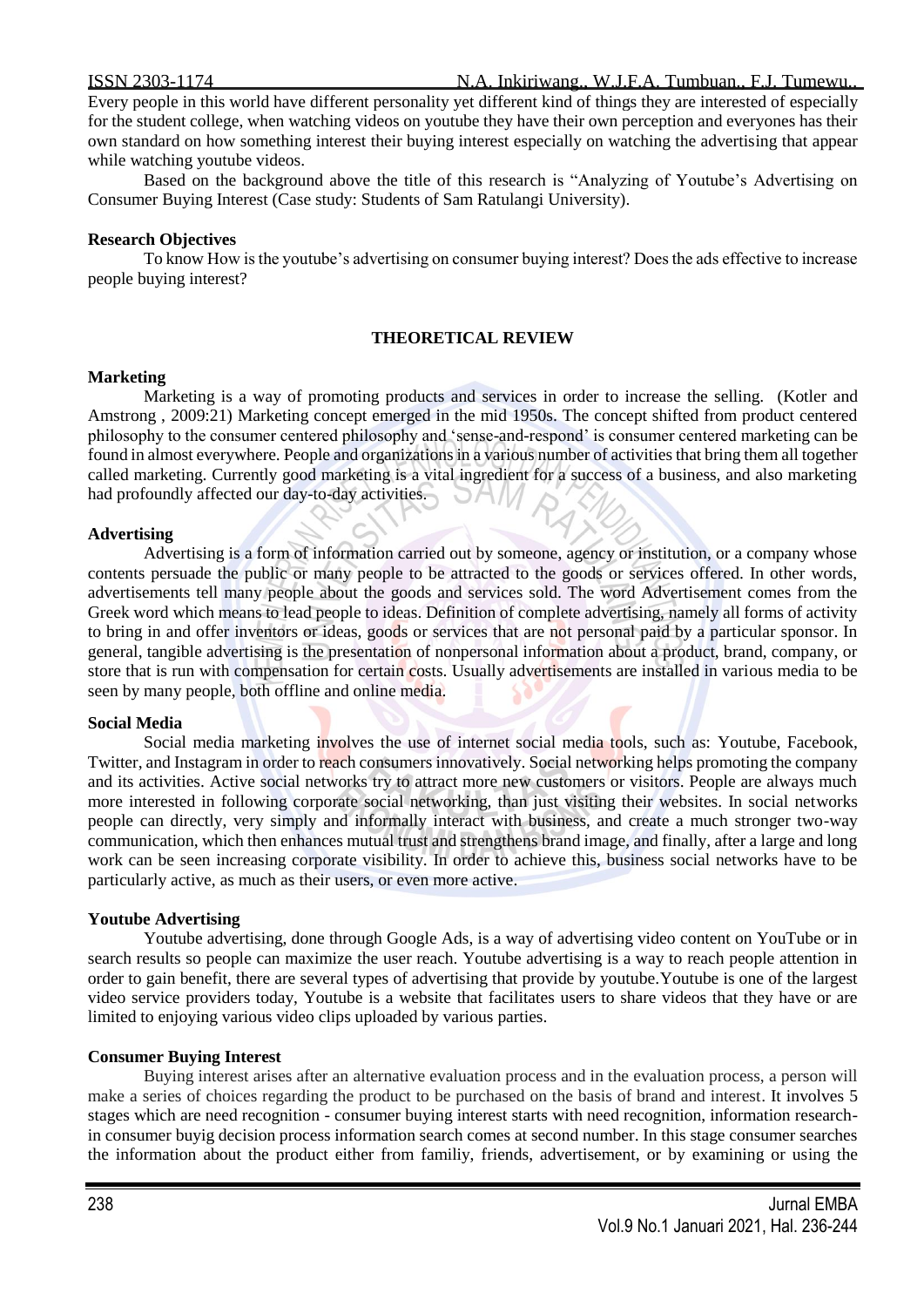product. Evaluation of Alternatives, Purchase decision and post purchase behaviour. The stage of consumer buying on get interest is to evaluate customer buying decision process. A buying process to get interest also is the series of the steps that a consumer will take to make a purchasing decision.

### **Previous Research**

Viertola (2018).The title is YouTube marketing influence the consumer behaviour of a young target group. The result shows it can be stated that Youtubers do have an influence on the consumer behaviour of the young target audience to some extent. The results can also be related to brands to give advice and recommendations to companies on how to reach a young audience via Youtube and influencer marketing. According to the research results, the young consumers appreciate quality, authenticity and transparency in the influencer marketing by Youtubers. These are the qualities which they look forward seeing when they watch videos from Youtubers and it does not change when it comes to the sponsored videos. It can be stated that Youtube is a good and effective channel to reach young target audiences since the channel is very popular among the youth.

Verhellen (2013).The title is Consumer responses to brand placed in youtube movie: The effect of prominene and endorser expertise. The results indicate a strong positive effect of brand placement prominence on brand recognition of both the manipulated brand and a subtly placed complementary brand (a brand that is explicitly used together with the manipulated brand). A prominent endorsement by a celebrity expert enhances the purchase intention of the focal brand compared to a subtle endorsement. This effect is stronger for viewers who strongly liked the video than for viewers who liked the video less. Although our study is limited to only one platform and content type, our results are of importance to practitioners who are interested in integrating their brands in online content. The study aims to advance both the theoretical and practical knowledge of brand placement effects by studying the effects of different placement characteristics and brands in a user-generated content setting.

Krishnan (2017).The title is Understanding the Effectiveness of Video Youtbs Ads: A Measurement Study. It shows that an ad is 18.1% more likely to complete placed as a mid-roll than as a preroll, and 14.3% more likely to complete when placed as preroll than as a post-roll. Next, it shows that completion rate of an ad decreases with increasing ad length.. An ad placed in long-form videos such as movies and TV episodes is more likely to complete than the same ad placed in short-form video such as news clips. Our analysis also shows that repeat visitors to a video provider's site complete watching ads at a higher rate than one-time visitors to the site. And, viewers exhibit more patience when watching ads than when faced with performance problems such as a slowloading video.

Slamet (2015). The title is The effect of Youtube pop up advertising and product quality interest in buying with brand awareness as a variable intervening. The results of this stud y are that Youtube Pop-Up Advertisements and Product Quality have a direct effect on Brand Awareness and purchaseintention, Brand Awareness has a direct effect on purchase intention, brand awareness does not mediate Youtube Pop-Up Ads on purchase intention, and Brand Awareness mediates Product Quality on purchase intention.

**WOMI DAN BIS** 

# **Conceptual Framework**

The Effectiveness of Youtube's Advertising of Consumer Buying Interest on Students of Sam Ratulangi University



From this conceptual framework, this study aims to find out the youtube's advertising on consumer buying interest? Does the ads effective to increase people buying interest?

# **RESEARCH METHOD**

### **Research Approach**

This research is qualitative research methodology which is descriptive research. According to Denzin and Lincoln (1994), qualitative research involves the studied use and collection of a variety of empirical materials,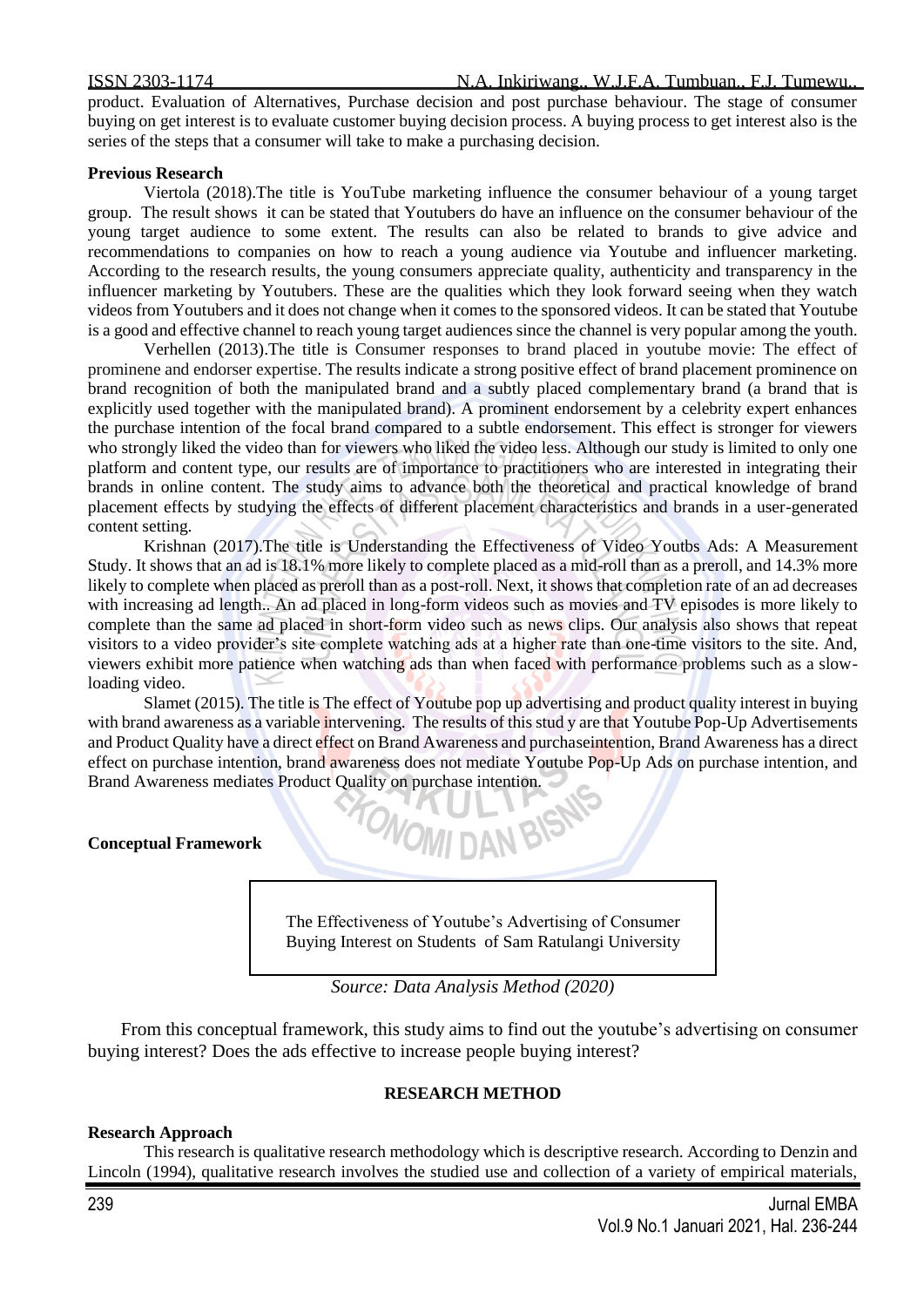# ISSN 2303-1174 N.A. Inkiriwang., W.J.F.A. Tumbuan., F.J. Tumewu..

qualitative researches use a wide range of unrelated methods, hoping to always get a better settled on the subject matter at hand.

# **Population, Sample and Sampling Technique**

Population is generalization region consist of object or subject having certain quantity and characteristic that is fixed by researcher to studying and to gain conclusion (Sekaran, 2003). The target population and sample on this research are explained below, include the sampling technique and sampling size, in order to describe the respondents or informants criteria before start doing the research

A sample is as a sources, participant, informant, friend and teacher in research process. Sample in qualitative research also is not statistical sample but a theoretical and constructive sample because the purpose is to gain theory and the source data is the source of constructed phenomenon that was previously unclear before. Sampling techniques is the way to collect and grab the data from trusted people and in order to get a good result. This research use purposive sampling technique in order to get more valid and detailed result. 30 respondents of Students of Sam Ratulangi University who has an experience using or watching youtube to be interviewed in Manado.

# **Data Collection Technique**

Data collection technique plays an import ant role in impact evaluation by providing useful information to understand the process behind observed result. In this part data collection technique divided into primary and secondary data and Data collection method play an important role in impact evaluation by providing useful information to understand the process behind observed result.

# **Operational Definition of Research Variables**

 $\perp$  1

In this research the main variable is Youtube's Advertising, Youtube advertising is a way of advertising video content on Youtube or in search results so people can maximize the user reach. Youtube advertising is a way to reach people attention in order to gain benefit, there are several types of advertising that provide by youtube. The indicators of the research Effectiveness, Time Spent, Percentage.

# **Instrument Testing**

In instrument of research there are some step that have to applied in order to process the data that have to be researched. The key instrument of this research is the researcher. The researcher is trained and has good understanding about all aspects of this research. The researcher was equipped with a note book, a recorder, and a camera in order to conduct interviews.

# **Data Analysis Method, Validity and Reliability**

Data analysis is the process of systematically finding and arranging interview transcripts, field notes, and other materials that you accumulate to improve your own understanding of them and to allow you to present what you've discovered to others.Data collection method plays an important role in impact evaluation by providing useful information to understand the process behind observed result there is generally steps in qualitative data analysis: Data Collection, data reduction, data display, drawing and verifying conclusion. Reliability is the overall consistency of a measures and is a way of assesing the quality of the measurement procedure used to collect data also the reliability in qualitative data analysis includes category and interjudge reliability. Validity is the extent to which a concept, conclusion, or measurement is well-founded and corresponds accurately.

### **RESULT AND DISCUSSION**

### **Result**

This research uses qualitative method which is in-depth interview as the tool to gain the information from the respondent. The population of this research is all the respondent who has an experience using or watching youtube and the sample took all 30 respondents of Students of Sam Ratulangi University.

### **Informant 1: Nisrina Hassan**

According to informant 1, she had known youtube for quite long, since 2010, she watched youtube for around 9 years. She said that she might watched youtube app 5 times a day for almost 5 hours, depend also on her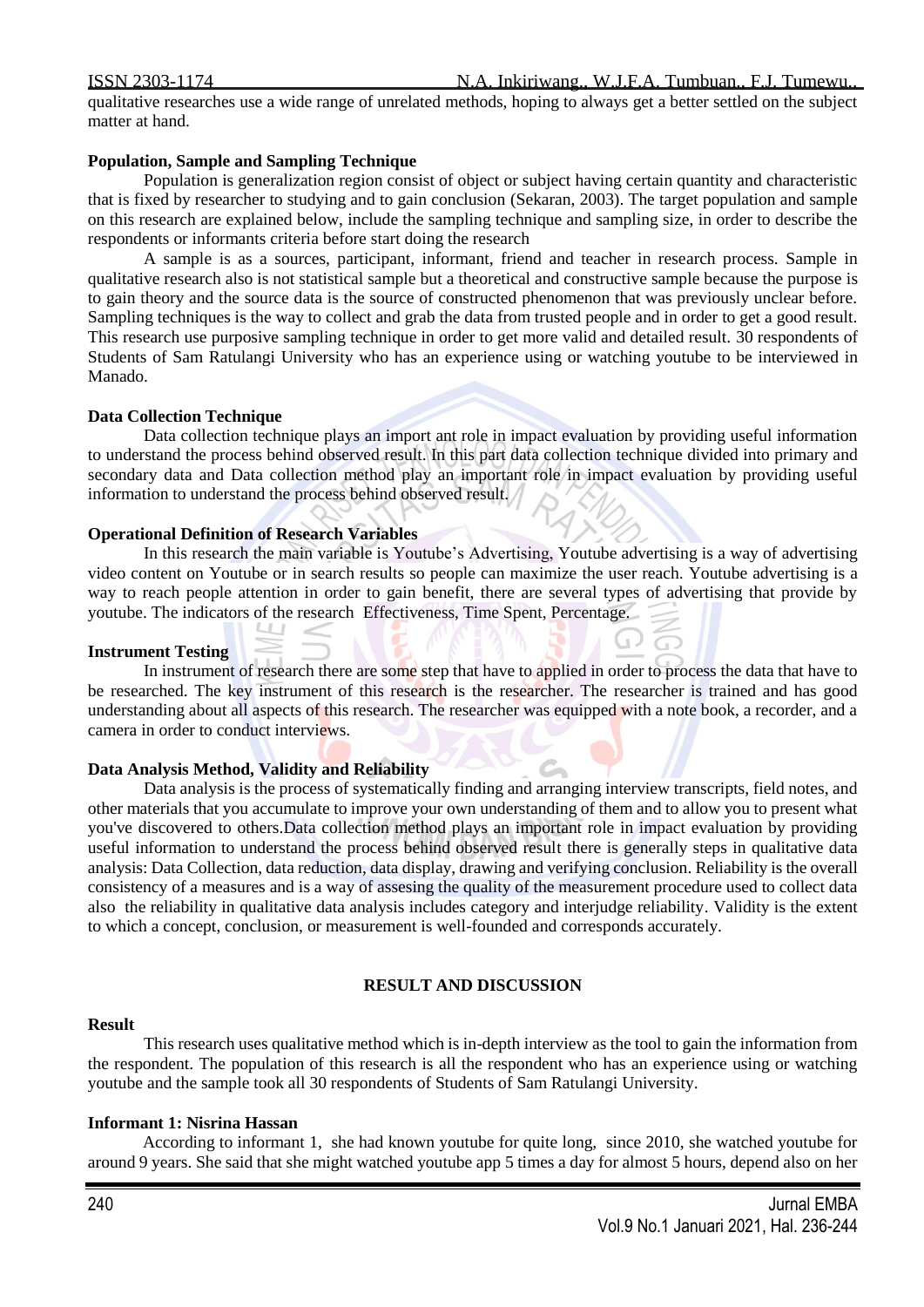### ISSN 2303-1174 N.A. Inkiriwang., W.J.F.A. Tumbuan., F.J. Tumewu..

mood and situation. Based on her experience, watching youtube was really fun, and she was really enjoyed watching all the videos from youtube, cause there are a lot of fun videos, education, references and other useful videos. She said that she had known about youtube's advertising, because there always advertising appear in video while she watched it. She said that the most advertising that she always seen was gojek, tokopedia, tiket.com, mobile legend and etc.

## **Informant 2: Gloria Waleleng**

According to informant 2 she had known youtube, and she really loves to watching all the videos through youtube, she said that she had known youtube for almost 9 years and she might watching youtube 3 times a day and its around 4 hours completed. She said that while watching videos on youtube there are a lot of advertising that appear, and sometimes its quite bothering but sometimes its quite useful cause they showed the good information like about education through the youtube advertising, the advertising that mostly appear are an application, grab, gojek, shopee, and other useful advertising.

### **Informant 3: Angel Johanis**

According to informant 3, she said that she was open youtube really often, she prefer to watch youtube videos than others, and she had known youtube since 2010, in a day she might spend 3 hours to watching youtube and its around 3 to 5 times a day. She said that nowadays youtubes was really famous, many people watching on youtube cause there are a lot of fun videos, especially as a college student she can found many education information and others fun video that can relaxed her mind. She said that she always saw advertising while watching on youtube, and she enjoyed with that, there are food advertising, shoes, application, drink and many good advertising.

# **Informant 4: Bryan Budiman**

According to informant 4, he was really interest to watching youtube, he said that youtube was really, fun, interesting and also entertaining, there are a lot of information about many things, he said that he started watching on youtube since 2015, in a day he might spend 6 hours watching on youtubes, and he might open it like almost 10 times a day. According Bryan, he had knwon about the advertising that appear on youtube spesfically advertising that appear while watching any kind of videos, he said that there are a lot of advertising and even the advertising was disturbing but still he enjoy to watch it, the types of advertising are grab, gojek, shopee, reddoorz, games and others.

### **Informant 5: Mauren Hosang**

According to Informant 5, she was one of person who active watching videos on youtube, she said that youtube was really fun, currently she prefer to watch video or any kind of news on youtube rather than watching on television. She said she had known youtube since 2010, in a day she might spend almost 4 hours or 3 or 4 times in a day to watch on youtube. She said that she had known about advertising that appear on videos while watching on youtube, and there are a lot of advertising like about food and beverages, shoes, bag, application, zalora, and others.

### **Informant 6: Ecclesia Gampamole**

According to Informant 6, she said that youtube was her favorite app so far, she loves watching youtube and explore so many youtube videos. She said that she had known youtube since she was 10 years old and its around 9 years ago. In a day she might spend 3 hours for watching youtube and might open it almost 5 times a day. According to her watching youtube was so much fun, there are a lot of entertain video and education also, there are things she learned from youutbe, she said that she watched on youtube for quite long that is why she also known about the advertising that appear on videos while she was watching.

# **Informant 7: Kristovel Lewis According to According to According to According to According to According to According to According to According to According to According to According to According to According to Accordin**

informant 7, she had known about youtube, because he was really interesting with the app especially about the vidoes, he also had so many favorite youtuber channel, and the reason why he always open it because just for check if the youtuber has upload their new vidoes or not. He had known youtube since 2012 till now, in a day he might spend 3 hours to watching videos and he might open the youtube apps around 5 to 6 times a day. In his opinion, there are a lot of people which is the youtuber who promote many kind of product, or anykind of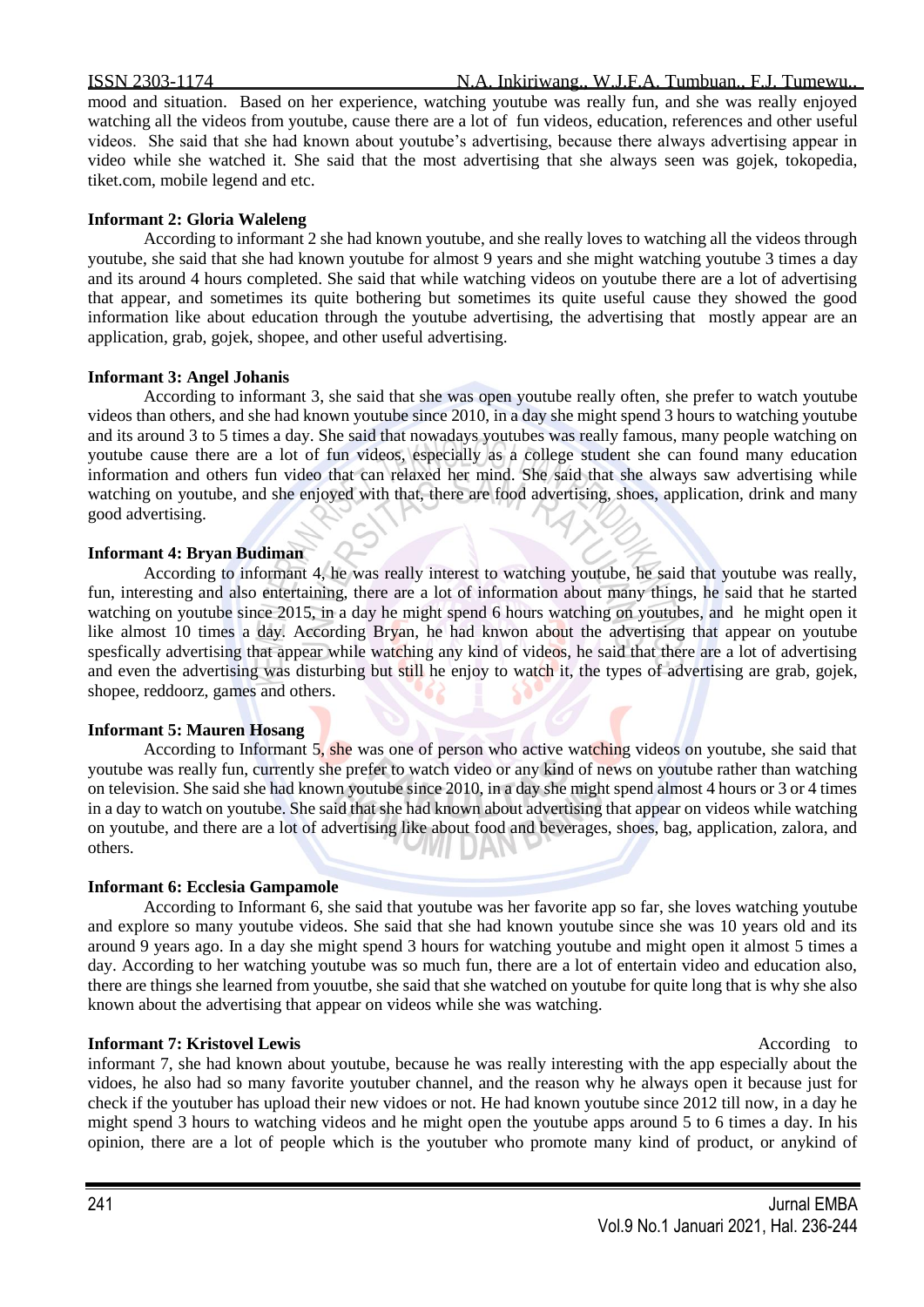application, so basically the advertising not only appear while watching vidoes but also there are alot of youtubers who promote or doing promotion through their videos.

### **Informant 8: Rizky Lasape**

According to Informant 9, he had been watching youtube for so long till now, he started watching youtube in 2014, he watched youtube videos quiet often, but he might spend a lot of time when he was in his leisure time especially on weekend or holiday. He said that watching on youtube was really help him to learn many thing that he could not learn anywhere, its good to gain skills and also knowledge.

### **Informant 9: Marselino Wenti**

According informant 9, he said that he loves watching on youtube because it was really entertaining, he always bought a package unlimited of telkomsel to spend a lot of time for watchin his favorite youtubers. He said that he had known youtube since 2017 and actibe until now. He said in a day he might open and watching youtube vidoes around 3 or 4 times a day and he spend almost 4 hours completed to watch all interesting videos, he said that watching youtube was really entertaining and it really addicted, theres a lot of videos that affect him to watch everytime he has a free time or on holiday especially weekend.

### **Informant 10: Iriani Polakitan**

According to informant 10, she had been known youtube for quite long in a day she will open it 3 or 4 times a day and total spend 3 hours just for watching , and she always looking for a videos from the youtubers that talked about the online shopping or any beauty product. She said that she was created her youtube channel since she was senior high school, where youtube on their popular time, and she active watching youtube channel until now, she always subscribe many yotubers and also liked her favorite videos, she said that nowadays many people tend to use throught youtube also make their own channel and she started to learn.

### **Informant 11: Bella Rantung**

According to informant 11, she had known youtube since she was in Junior high school until now, she might spend 7-8 hours a day to open youtube and 5 to 6 times to open it. She said that youtube was quite makes addicted, theres a lot of entertaining videos, people also can learn, get knowledge, skill and other useful information, that is why she loves to spend her time watching youtubee everytime she has a leasure time. She said that people can watch a movie, video, song photos, news, information through youtube, people also can create their own channel or become a youtuber by provide and making a good video.

### **Informant 12: Ikawati Sulemana**

According to informant 12, she started watching youtube when she was in Junior high school and her teacher gave all the student a homework, and she decided to learn form youtube and she stilll watching youtube app till now and everytime she changed her phone or buy a new one she will definetely and download youtube app. In a day she will open youtube app like for 2 or 3 times amd 2-3 hours a day. She loves watching beauty product from her favorite youtubers.

### **Informant 13: Febrian Valentino**

According to informant 13, he had known youtube since he was in junior high school, when the first his parents gave hima new handphone, after that he downloaded youtube app and learn to about youtube apps. He said in a day he might spend 3 or 4 hours to watched all his favorited videos, there are several youtubers who have became his favorite, and he might open it 4 to 5 times a day.

### **Informant 14: Okto Duwit**

According to Informant 14, he had known youtube app from his friend, and decided to download for himself and watching the videos, he said that he started watching videos on youtube since 2014, im a day he might spend 6 to 8 hours a day to watch some movie, new, or any other important videos. Okto has a lot of favorite types of videos. He said that when watching youtube there are so many advertising, on his youtube there are a lot of financial app that mostly appear also gojek, grab, games, he said that the advertising was good, especially for the design and content, but the things that he did not like the ads sometimes was disturbing, they stopped the videos, better to make and ads shows quickly so people might not get interupt.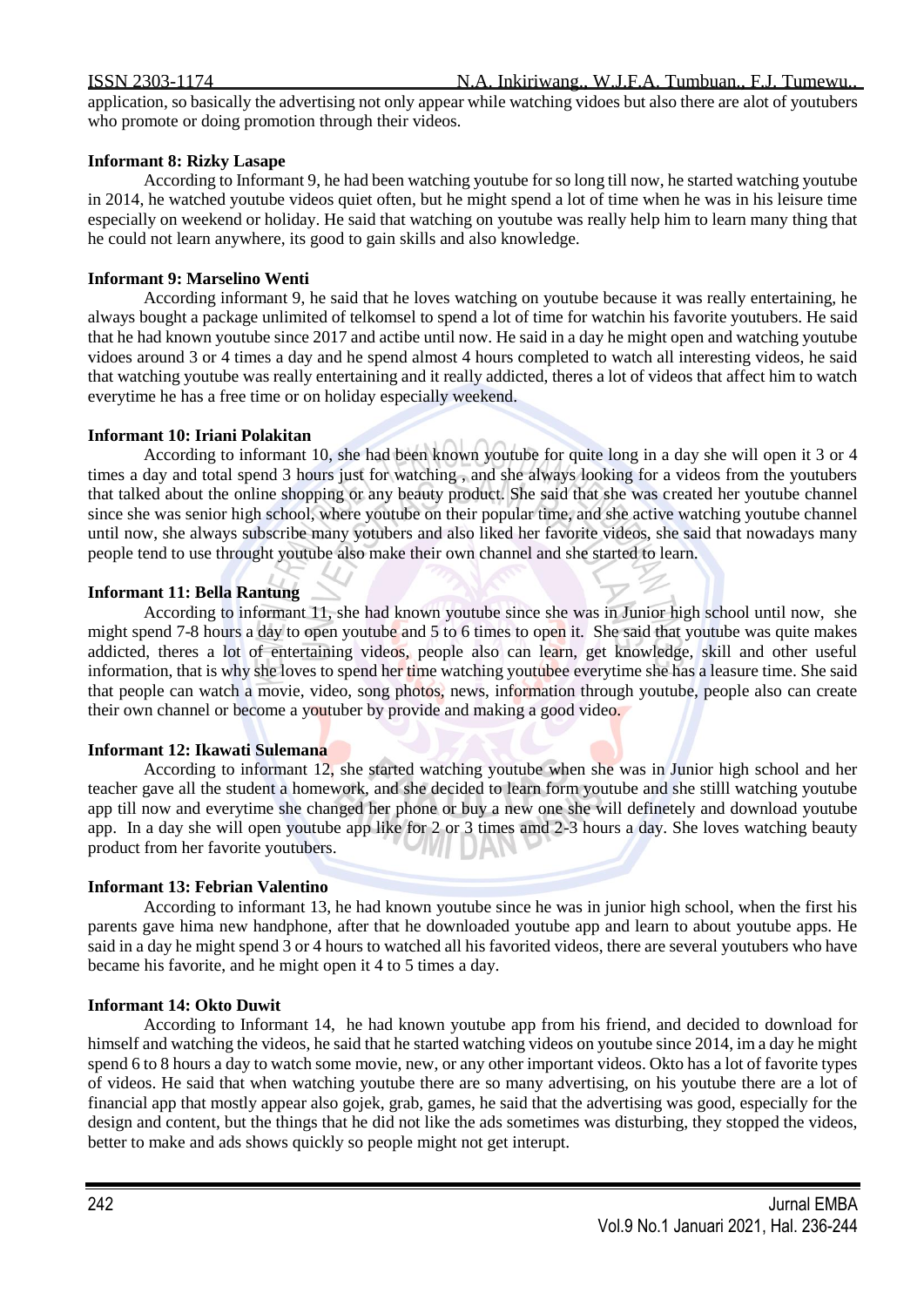### **Informant 15: Maichel Tijele**

According to informant 15, Youtube is one of his favorite application to watch videos, he started watching youtube since he was in senior high school. He watch quiet often, it takes 3 or 4 hours and completely open it 4 to 5 times a day. He said it depends on the movie, he usually watch live streaming. In his opinion there are many online shopping using youtube to promote their product and he said mostly like grab app, gojek, online shopping's product, daily need and etc.

### **Discussion**

Based on the explanation above, it can be concluded that everyone has their own way spend their time, especially for watching videos on youtube, all the informant 1 to 5 has been known youtube for quite long, they all spend their time everday to watch videos or movies on youtube, youtube has a good image among all the user, especially for the student, college student tentd to use and watching on youtube quite often, because nowadays people can get a lot of information also on youtube, and some also prefer to watch videos on youtube rather than watch it through media socia, Most of the informant said that youtube is really fun and also entertaining, it such a pleasure for them to watch on youtube everyday, the average time spent is start from 1 to 8 hours a day for all the student college spend their time for watching movie or videos on youtube. With the high demand of people to watch youtube and the high number of audience for watching youtube it also can not be seperated with the advertising, based on the explanation youtube provide alot of types of advertising, and it usually appear when people open youtube and also appear when people watches movies or videos. Some of the informants said that the advertising on youtube quiet dusturbing and interupt sometimes, they did not like when the advertsing appear too long, or the advertising appear when the videos or movies has played. But some of informant also said that, with the existence of the advertising its good because through the advertising people can get to know about the product, services, or new application that maybe might be useful for the college student, and some are enjoye with all the advertising, the most advertising that mostly appear on youtube are grab, goje, shopee, tokopedia, games advertising, online shopping, and etc, some also said that they preffer to click and open the advertising that shows all the promotion code that can be use for them. Some informant also said that they prefer the advertising that directly play from the natural videos of the youtubers. Some informant ended up to buying a product effect by seeing the advertising and also some directly click and open the new application that appear on the screen, some download all the games, but as long as the advertising interesting and unique, it can affect the informant attention to visit,to click, and also to open the advertising,whether ended up to buy it or not.

In this research the objectives is to know how is the effectiveness of youtube's advertising on consumer buying interest and does the ads effective to increase people buying interest, and based on the research from all the informants, which are from 30 informant of students of sam ratulangi university, said positive perception about youtube, and also youtube advertising because its really fun and entertaining, and as a college student watching youtube with the existence of the advertising is useful, because through the advertising they also can find a product, and apps that they did not know before, and they spend a lot of time watching youtube, the longer they spend watching videos and movies on youtube there will be so many advertising appear, and it also effective to attract people attention, and most of them said it would be better if the advertising appear in the beginning and also in the end of the movies or the videos, so they might not get interupted and still enjoy to watch videos with the existence of the youtube's advertising.

After arrange the coding also, it can be concluded that the advertising are not only useful for the audience, but also it useful for those who using youtube as their place to promote the product or services. Also the youtube advertising can increase people buying interest, also can attract people attention to click, visit the advertising. Especially when the advertising is interesting and shows the promotion, or promo code that can be useful for the people especially for the college students, and also it can attract people attention to buy or to visit or to download an application after seeing the advertising and also the advertising of games attract the boys to buy the product of the advertising itself.

### **CONCLUSION AND RECOMMENDATION**

### **Conclusion**

Based on the result and discussion from the previous chapter, it can be concluded that:

1. The advertising on youtube gets much attention for everyone especially the student of Sam Ratulangi University, the advertising its effective for the youtube user or the college student because all the informants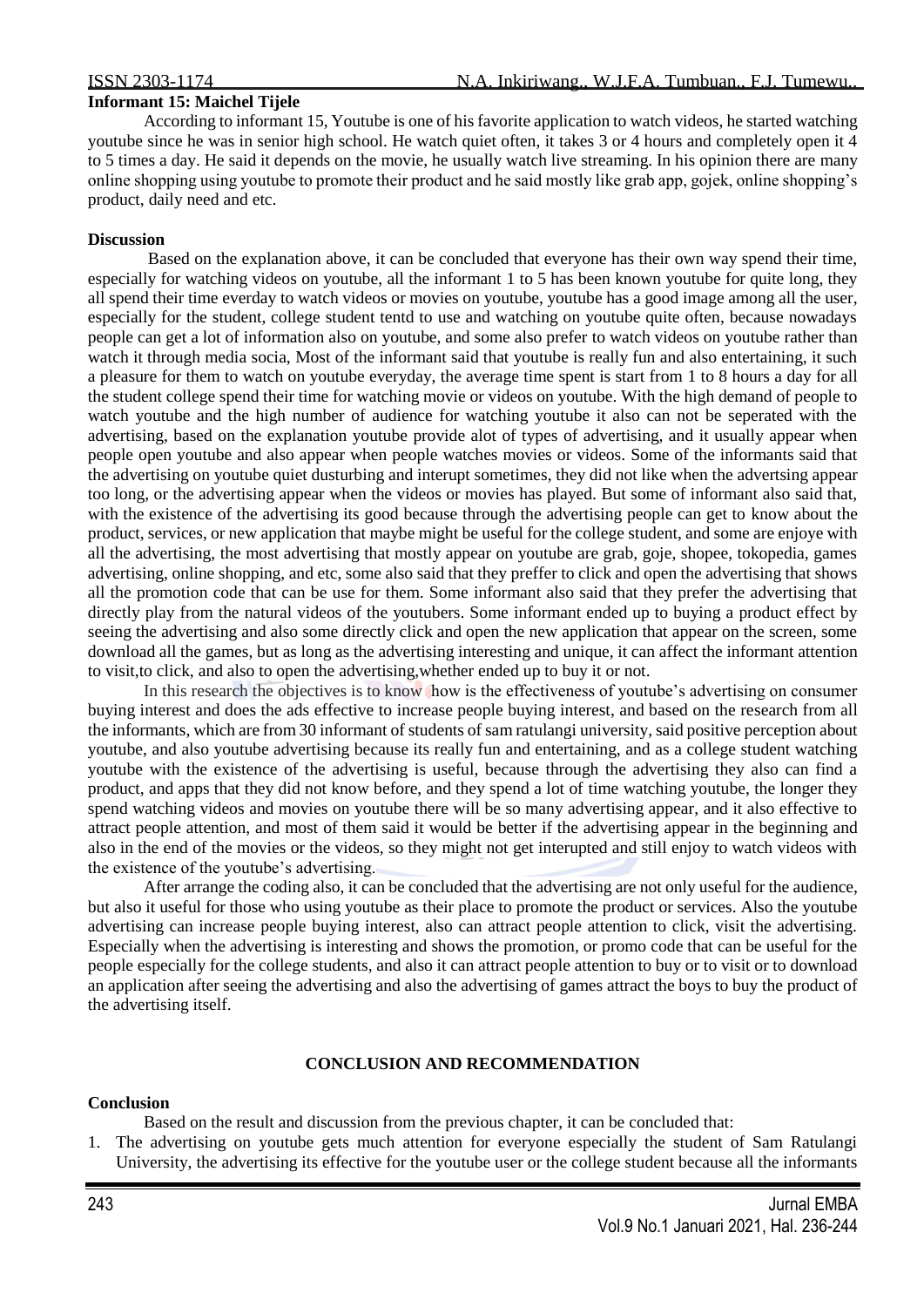1 to 30 gave a positive respond and opinion about the youtube and youtube advertising, its fun and also interesting. Even sometimes the advertising quiet disturbing because its appear too long or appear while people watching a videos or movies but still when there are some interesting advertising it might effective to attract people attention, because all the informants spend a lot of time everyday to watching movies or videos on youtube.

- 2. The advertising may increase the buying interest, some of the informants ended up buying products by seeing the advertising appear on youtube, and also it increase they curiousity to visit, to open the advertising, and endep up download the new apps that they have not had before.
- 3. All the informants gave a postive opinion and perception toward the youtube's advertising, most of them said even sometimes the advertising quiet disturbing, but some appears with a good content, shares information, and most the advertising that become the youtube users or the college student is the advertising that share promotion code, cashback or another positive feedback and they also recommen for youtube to create the advertising as creative,interesting, and with the clear and detail description so people might not get bored to see the advertising.
- 4. Youtube's advertising can effect and increase people attention and buying interest because most of them enjoy with the existence of the youtube advertising as long as the content creator makes the advertising full with the promotion and an interesting subject.

# **Reccomendation**

Here are some recommendations and from the result:

- 1. For the student of Sam Ratulangi University: it is good to keep using and watch on youtube and seeing all the good and positive information in order to increase skill and knowledge.
- 2. For the creator on youtube or those who use youtube: Better to keep improving the advertising so people might get bored to see it.
- 3. For the university, hopefully can give the students, lecturers and other parties in university knowledge and additional information regarding with issues.
- 4. For the future researcher, the researcher hopefully will help in doing their research using the findings regarding with the topic, and even help as guidance in selecting the method of the research.

# **REFERENCES**

- Denzin and Lincoln. 1994. *Qualitative Research*. Methods, Oxford University a books. Dictionary of marketing. Accesed on March 2019.
- Kotler, and Amstrong. (2009). *Principles of Marketing* (14thed.). New Jersey: Pearson,Prentice Hall. Accesed on April 2019.
- Krishnan. 2017. The title is Understanding the Effectiveness of Video Youtbs Ads: A Measurement Study. *Journal* of Technology, Vol.9 No.1 pp.14[.https://www.akamai.com/fr/fr/multimedia/documents/technical-publication/understand ing-the](https://www.akamai.com/fr/fr/multimedia/documents/technical-publication/understand%20ing-the-effectiveness-of-video-ads-a-measurement-study-technical-publication.pdf)[effectiveness-of-video-ads-a-measurement-study-technical-publication.pdf](https://www.akamai.com/fr/fr/multimedia/documents/technical-publication/understand%20ing-the-effectiveness-of-video-ads-a-measurement-study-technical-publication.pdf) . Accesed on March 2019.
- Slamet (2015). The title is The effect of Youtube pop up advertising and product quality interest in buying with brand awareness as a variable intervening. *Journal of Research Management*, Vol.8 No.16. pp 11. <http://riset.unisma.ac.id/index.php/jrm/article/viewFile/4466/4005> Accesed on May 2019.
- Sekaran, U., and Bougie, R. 2003. Population. *Research Methods For Business: A skill- Building Approach* (5th ed. John Wiley & Sons, Haddington.
- Viertola.2018. YouTube marketing influence the consumer behaviour of a young target group. *Journal of Business Administration* **Vol.** 1 No.27. pp 35. https://www.theseus.fi/bitstream/handle/10024/148638/Viertola Wilma.pdf.pdf? Sequ ence  $=1$ &isAllowed=y. Accesed on February 2019.